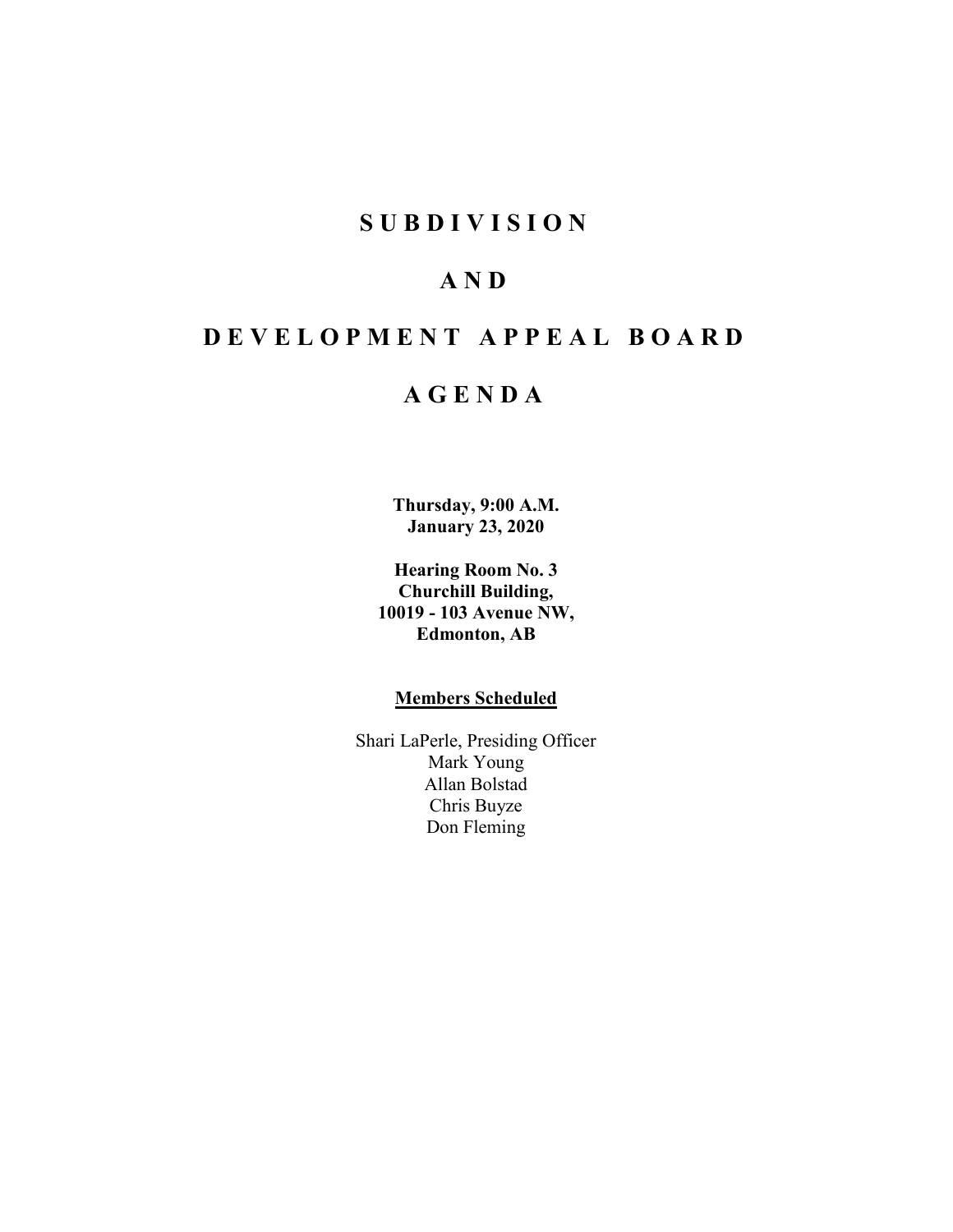## **SUBDIVISION AND DEVELOPMENT APPEAL BOARD HEARING ROOM NO. 3**

| I | 9:00 A.M.        | SDAB-D-20-012   | Install a stationary mechanical system in the<br>Side Yard (left side) of a Single-detached House<br>(air conditioner, $0.74$ m x $0.74$ m)                                                                                                                                                                                             |  |  |  |
|---|------------------|-----------------|-----------------------------------------------------------------------------------------------------------------------------------------------------------------------------------------------------------------------------------------------------------------------------------------------------------------------------------------|--|--|--|
|   | <b>WITHDRAWN</b> |                 | 10610 - 138 Street NW<br>Project No.: 346855356-001                                                                                                                                                                                                                                                                                     |  |  |  |
|   |                  |                 |                                                                                                                                                                                                                                                                                                                                         |  |  |  |
| H | $10:30$ A.M.     | $SDAB-D-20-013$ | <b>Permit Masters</b><br>Move on an office trailer replacing a<br>demolished fire damaged office building, place<br>four seacans stacked $(2x2)$ , and operate two<br>vehicular access (one off 143 Street and one off<br>114 Ave) to a General Industrial Use (existing<br>without permits), and to erect a 2.4 m over<br>height Fence |  |  |  |
|   |                  |                 | 11404 - 143 Street NW<br>Project No.: 325314024-001                                                                                                                                                                                                                                                                                     |  |  |  |

*NOTE: Unless otherwise stated, all references to "section numbers" refer to the authority under the Edmonton Zoning Bylaw 12800.*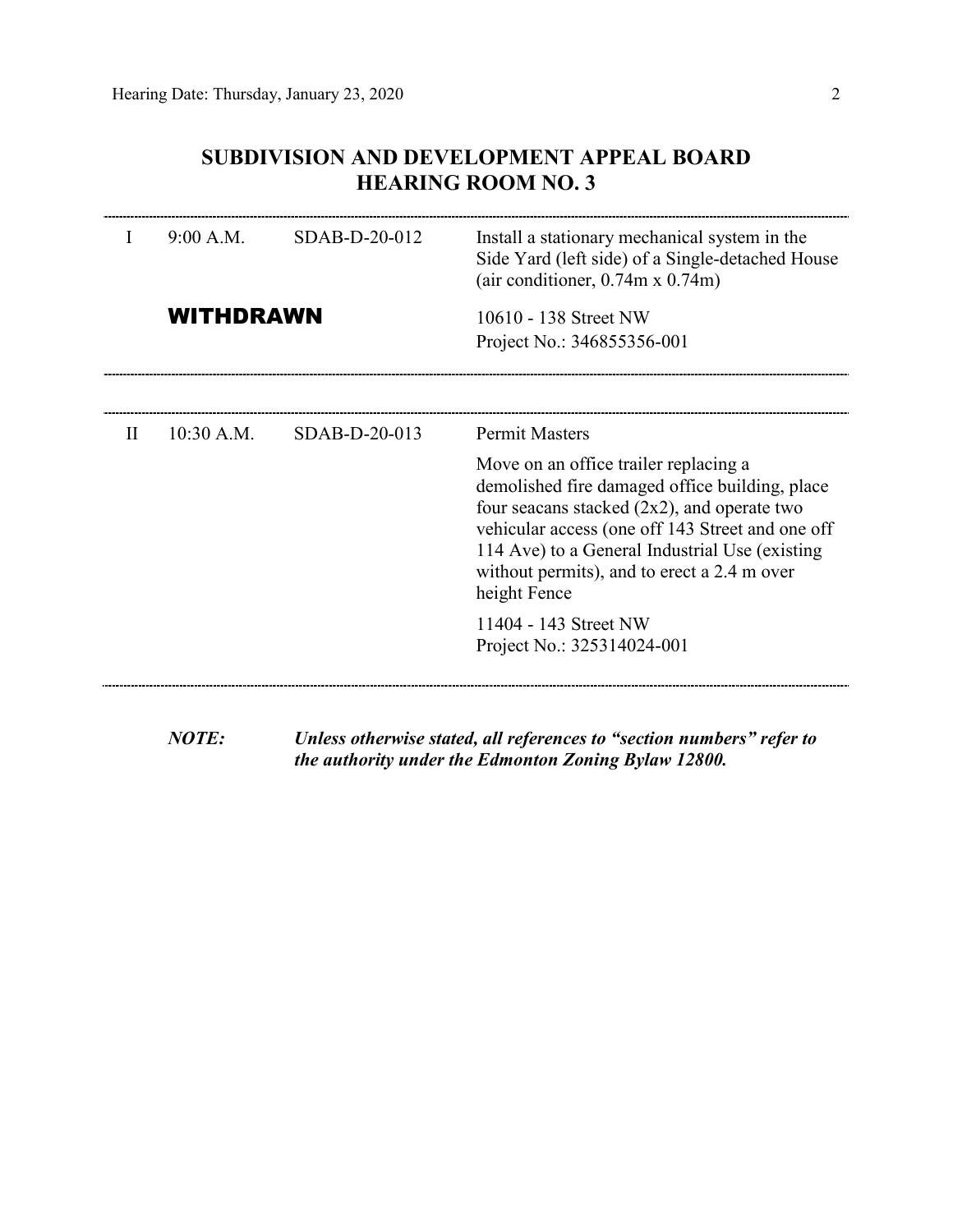| <b>ITEM II: 10:30 A.M.</b> |                                                        | FILE: SDAB-D-20-013                                                                                                                                                                                                                                                                                          |
|----------------------------|--------------------------------------------------------|--------------------------------------------------------------------------------------------------------------------------------------------------------------------------------------------------------------------------------------------------------------------------------------------------------------|
|                            | AN APPEAL FROM THE DECISION OF THE DEVELOPMENT OFFICER |                                                                                                                                                                                                                                                                                                              |
|                            | <b>APPELLANT:</b>                                      | <b>Permit Masters</b>                                                                                                                                                                                                                                                                                        |
|                            | <b>APPLICATION NO.:</b>                                | 325314024-001                                                                                                                                                                                                                                                                                                |
|                            | <b>APPLICATION TO:</b>                                 | Move on an office trailer replacing a<br>demolished fire damaged office building,<br>place four seacans stacked (2x2), and<br>operate two vehicular access (one off 143<br>Street and one off 114 Ave) to a General<br>Industrial Use (existing without permits),<br>and to erect a 2.4 m over height Fence. |
|                            | <b>DECISION OF THE</b><br>DEVELOPMENT AUTHORITY:       | Refused                                                                                                                                                                                                                                                                                                      |
|                            | <b>DECISION DATE:</b>                                  | November 15, 2019                                                                                                                                                                                                                                                                                            |
|                            | <b>DATE OF APPEAL:</b>                                 | December 5, 2019                                                                                                                                                                                                                                                                                             |
|                            | MUNICIPAL DESCRIPTION<br>OF SUBJECT PROPERTY:          | 11404 - 143 Street NW                                                                                                                                                                                                                                                                                        |
|                            | <b>LEGAL DESCRIPTION:</b>                              | Plan 4990HW Blk 4 Lot 1                                                                                                                                                                                                                                                                                      |
|                            | ZONE:                                                  | (IM) Medium Industrial Zone                                                                                                                                                                                                                                                                                  |
|                            | <b>OVERLAY:</b>                                        | N/A                                                                                                                                                                                                                                                                                                          |
|                            | <b>STATUTORY PLAN:</b>                                 | N/A                                                                                                                                                                                                                                                                                                          |
|                            |                                                        |                                                                                                                                                                                                                                                                                                              |

## *Grounds for Appeal*

The Appellant provided the following reasons for appealing the decision of the Development Authority:

> It is our opinion that the development authority did not evaluate the application appropriately. We believe that the requested variances meet the test established by the Land Use Bylaw and by the Municipal Government Act. We also note that the proposed landscaping was supported by the Parks group and they did not object to the proposal.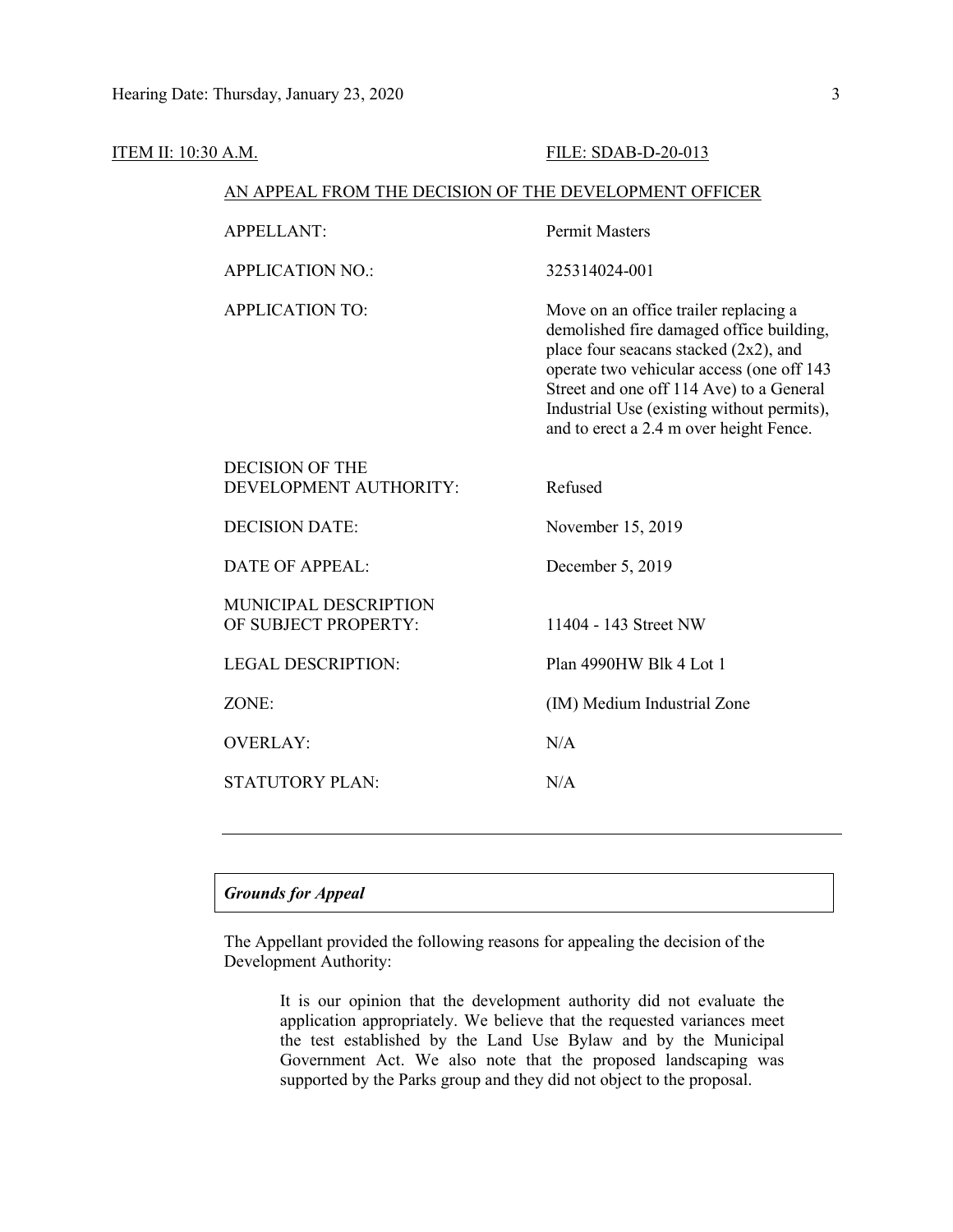We will file additional material to support our appeal once the date of the hearing is established.

### *General Matters*

#### **Appeal Information:**

## **The Board is advised that the appeal hearing was scheduled for January 22 or 23, 2020 at the request of the Appellant.**

The *Municipal Government Act*, RSA 2000, c M-26 states the following:

#### **Grounds for Appeal**

**685(1)** If a development authority

- (a) fails or refuses to issue a development permit to a person,
- (b) issues a development permit subject to conditions, or
- (c) issues an order under section 645,

the person applying for the permit or affected by the order under section 645 may appeal to the subdivision and development appeal board.

#### **Appeals**

**686(1)** A development appeal to a subdivision and development appeal board is commenced by filing a notice of the appeal, containing reasons, with the board,

- (a) in the case of an appeal made by a person referred to in section 685(1)
	- (i) with respect to an application for a development permit,
		- (A) within 21 days after the date on which the written decision is given under section 642, […]

#### **Hearing and Decision**

**687(3)** In determining an appeal, the subdivision and development appeal board

…

- (a.1) must comply with the land use policies;
- (a.2) subject to section 638, must comply with any applicable statutory plans;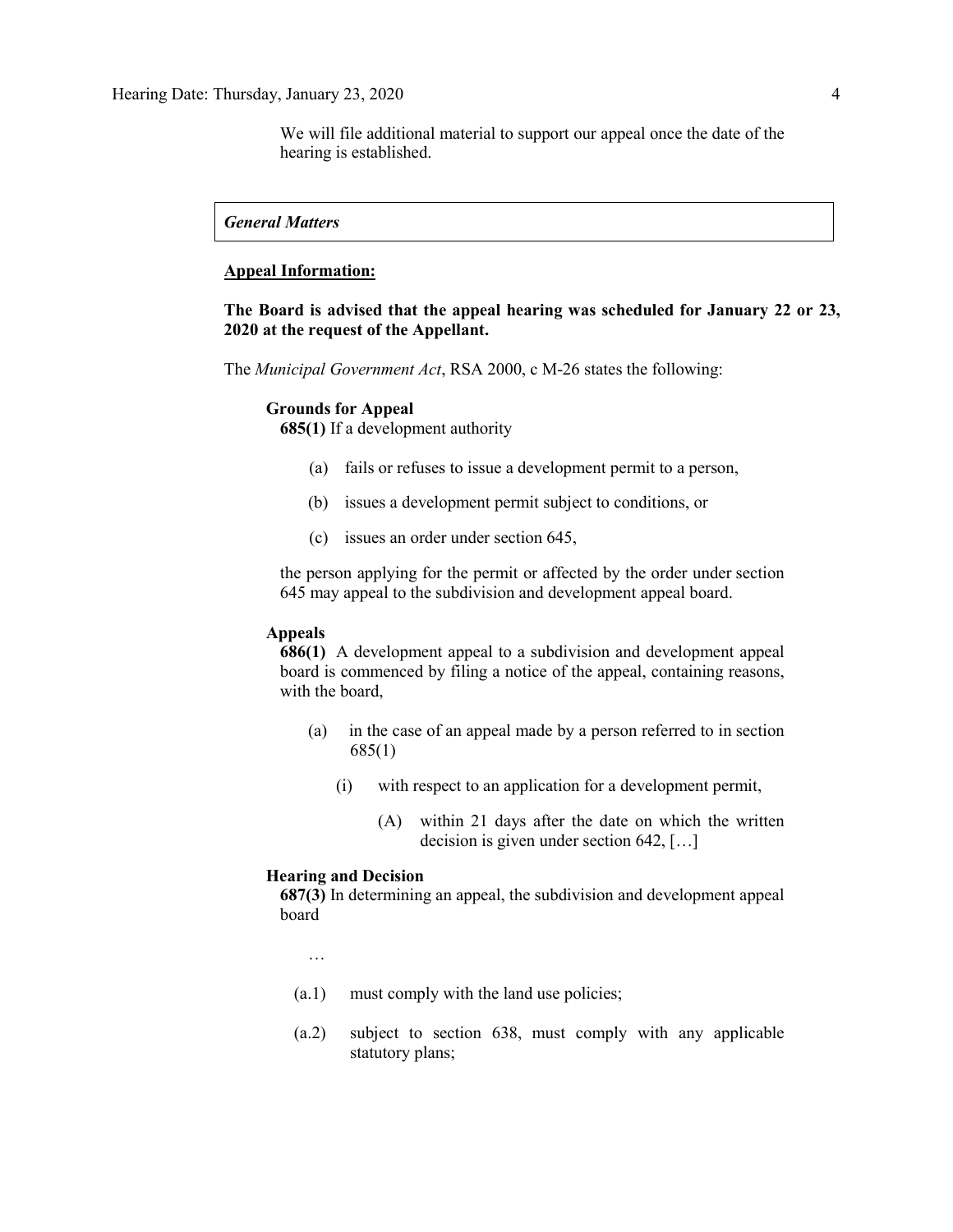- (a.3) subject to clauses (a.4) and (d), must comply with any land use bylaw in effect;
- (a.4) must comply with the applicable requirements of the regulations under the *Gaming, Liquor and Cannabis Act* respecting the location of premises described in a cannabis licence and distances between those premises and other premises;
	- …
	- (c) may confirm, revoke or vary the order, decision or development permit or any condition attached to any of them or make or substitute an order, decision or permit of its own;
	- (d) may make an order or decision or issue or confirm the issue of a development permit even though the proposed development does not comply with the land use bylaw if, in its opinion,
		- (i) the proposed development would not
			- (A) unduly interfere with the amenities of the neighbourhood, or
			- (B) materially interfere with or affect the use, enjoyment or value of neighbouring parcels of land,
		- and
		- (ii) the proposed development conforms with the use prescribed for that land or building in the land use bylaw.

#### **General Provisions from the** *Edmonton Zoning Bylaw:*

Under section 420.2(6), **General Industrial Uses** is a **Permitted Use** in the **(IM) Medium Industrial Zone**.

Under section 7.5(3), **General Industrial Uses** means:

development used principally for one or more of the following activities:

- a. the processing of raw materials;
- b. the making, manufacturing or assembling of semi-finished or finished goods, products or equipment;
- c. the cleaning, servicing, repairing or testing of materials, goods and equipment normally associated with industrial or commercial businesses or cleaning, servicing and repair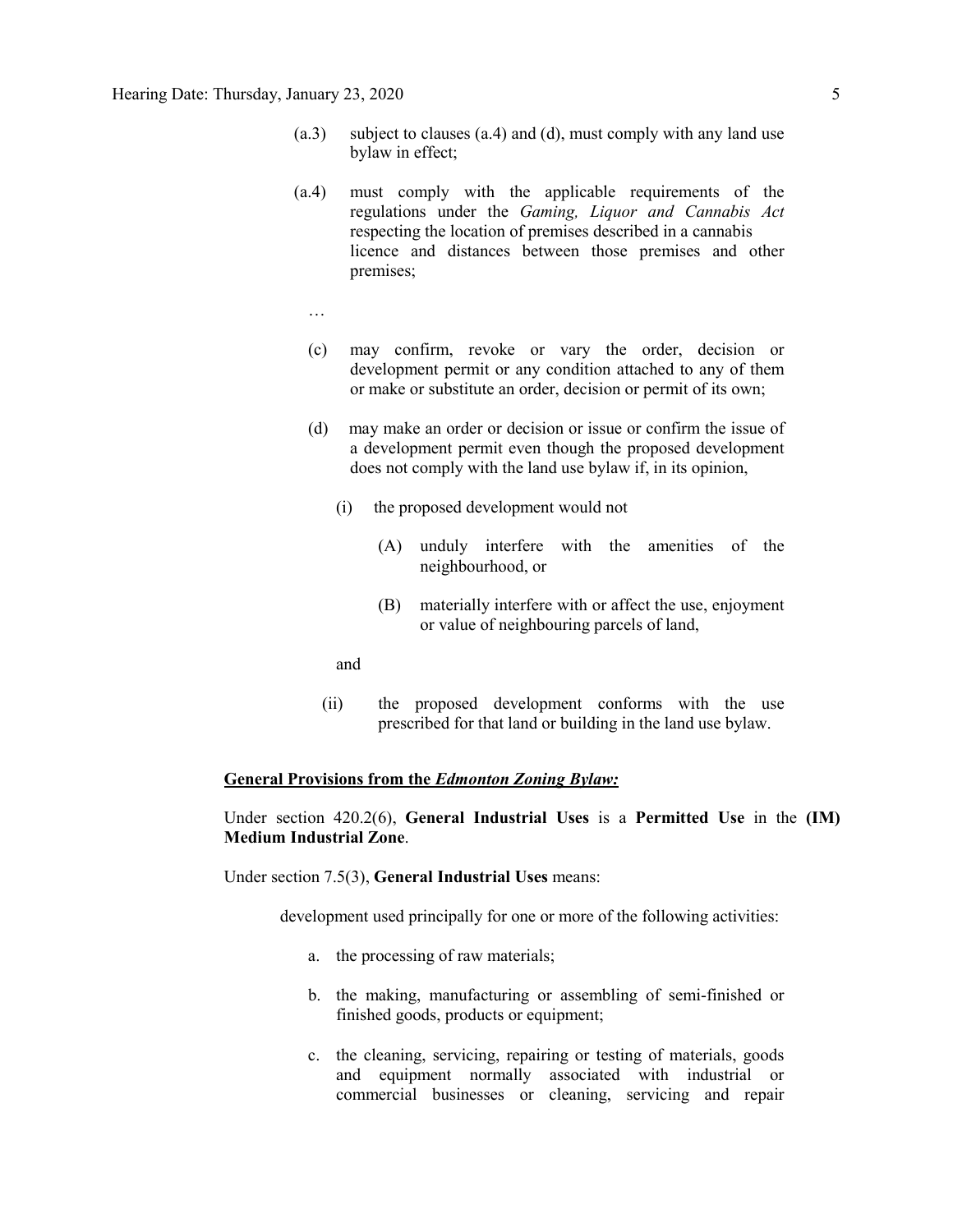operations to goods and equipment associated with personal or household use, where such operations have impacts that would make them incompatible in Non-industrial Zones;

- d. the storage or transshipping of materials, goods and equipment;
- e. the distribution and sale of materials, goods and equipment to institutions or industrial and commercial businesses for their direct use or to General Retail Stores or other sales Uses defined in this Bylaw for resale to individual customers; or
- f. the training of personnel in general industrial operations.

This Use includes vehicle body repair and paint shops and Cannabis Production and Distribution licensed and operating pursuant to provincial or federal legislation. This Use does not include Major Impact Utility Services and Minor Impact Utility Services or the preparation of food and beverages for direct sale to the public.

Under section 6.1, **Accessory** means "when used to describe a Use or building, a Use or building naturally or normally incidental, subordinate, and devoted to the principal Use or building, and located on the same lot or Site."

### Section 420.1 states that the **General Purpose** of the **(IM) Medium Industrial Zone** is:

to provide for manufacturing, processing, assembly, distribution, service and repair Uses that carry out a portion of their operation outdoors or require outdoor storage areas. Any nuisance associated with such Uses should not generally extend beyond the boundaries of the Site. This Zone should normally be applied on the interior of industrial areas adjacent to collector and local industrial public roadways such that Uses are separated from any adjacent residential areas by a higher quality Industrial or Commercial Zone.

#### *Setback*

Section 420.4(2) states:

A minimum Setback of 3.0 m shall be required where any lot line of a Site abuts a public roadway, other than a Lane. If any lot line of the Site abuts a property line of a Residential Zone, a minimum Setback of 6.0 m shall be required.

Section 420.4(3) states "No loading, storage, trash collection, outdoor service or display area shall be permitted within a Setback."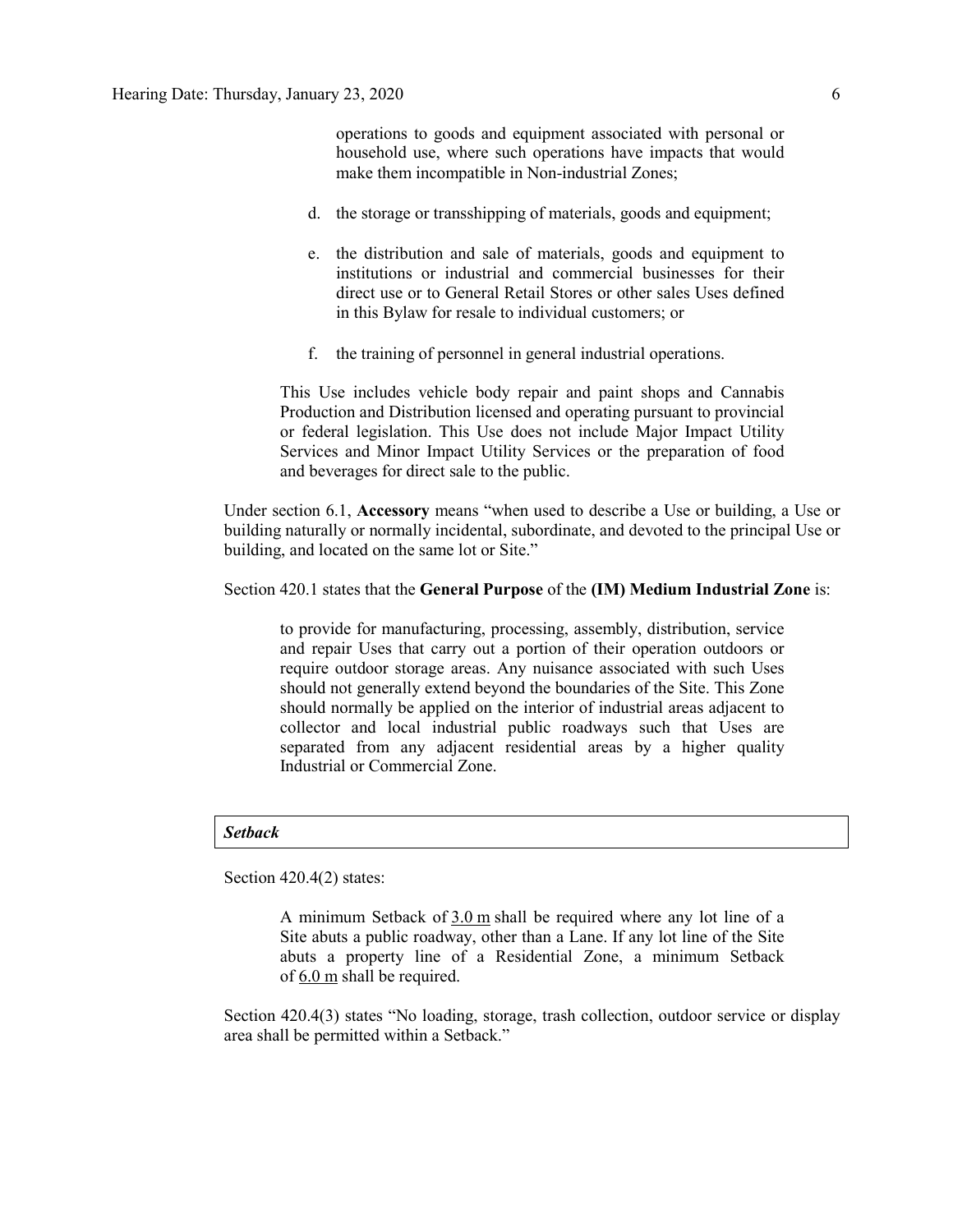Under section 6.1, **Setback** means "the distance that a development or a specified portion of it, must be set back from a property line. A Setback is not a Yard, Amenity Space, or Separation Space."

#### **Development Officer's Determination**

**1. Section 420.4.2 - A minimum Setback of 3.0 m shall be required where any lot line of a Site abuts a public roadway, other than a Lane. Required 3.0 m Proposed Setback of trailer adjacent to 114 Avenue: 1.25 m Deficient by 1.75 m. Note: Trailer placed on site and existing without approval.**

**2. Section 420.4.3 - No loading, storage, trash collection, outdoor service or display area shall be permitted within a Setback. Required setback: 3.0 m Proposed: Outdoor service area (weight scale) is located within the required Setback, contrary to Section 420.4.3. Landscaping is required within this 3.0 m setback. Note: Weight scale placed on site and existing without approval.**

[unedited]

#### *Parking*

Section 54.2, Schedule 1(A)(23) states:

| Use of Building or Site                                              | Minimum Number of Parking      |
|----------------------------------------------------------------------|--------------------------------|
|                                                                      | <b>Spaces Required</b>         |
| Any development within the 1 parking space per $100.0 \text{ m2}$ of |                                |
| Industrial Uses, except for Adult   Floor Area provided this is not  |                                |
| Mini-Theatres                                                        | less than 3 parking spaces per |
|                                                                      | tenant or establishment        |

Under section 6.1, **Parking Area** means "an area that is used for the parking of vehicles. A Parking Area is comprised of one or more parking spaces, and includes a parking pad, but does not include a Driveway."

Under section 6.1, **Floor Area** means "the total Floor Area of the building or structure, contained within the outside surface of the exterior and Basement walls, provided that in the case of a wall containing windows, the glazing line of windows may be used."

#### **Development Officer's Determination**

**3. Section 54.2 Schedule 1(A)(23)) - The number of off-street parking spaces required is 1 parking space per 100.0 sq.m. of Floor Area.**

**Total Floor area: 772.2 sq.m.**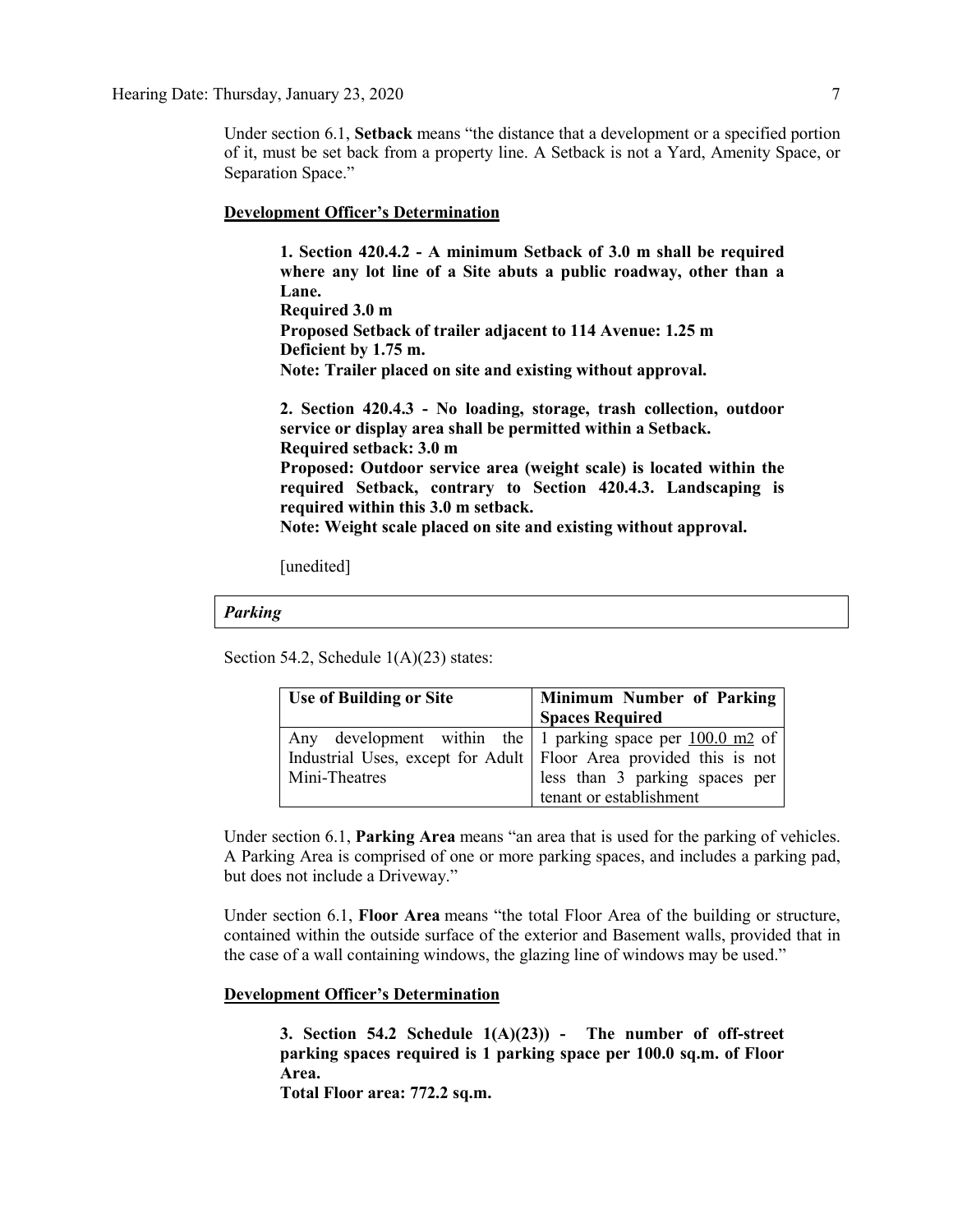## **Required: 8 Parking Spaces Proposed: 5 Parking Spaces Deficient by: 3 Parking Spaces**

[unedited]

#### *Landscaping*

Section 55.3(1) states unless otherwise specified in this Bylaw, Landscaping shall be provided in accordance with the following:

- a. …
- **b. for new development consisting of Residential-Related Use Classes, Commercial Use Classes, Industrial Use Classes, Basic Services Use Classes, and Community, Educational, Recreational and Cultural Service Use Classes, the number of trees and shrubs provided shall be determined on the basis of the following:**
	- **i. one tree for each 25 m2 and one shrub for each 15 m2 of Setback;**
	- ii. …
	- iii. …
- c. ...
- d. …
- **e. all open space including Front Yards, Rear Yards, Side Yards and Yards, Amenity Areas at ground level, Private Outdoor Amenity Areas, Setback areas and Separation Spaces shall be landscaped with flower beds, grass, ground cover or suitable decorative hardscaping in addition to trees and shrubs. This requirement shall not apply to those areas designated for parking or vehicular circulation.**
- …

Under section 6.1, **Landscaping** means:

the preservation or modification of the natural features of a Site through the placement or addition of any or a combination of the following:

a. soft landscaping elements such as trees, shrubs, plants, lawns and ornamental plantings;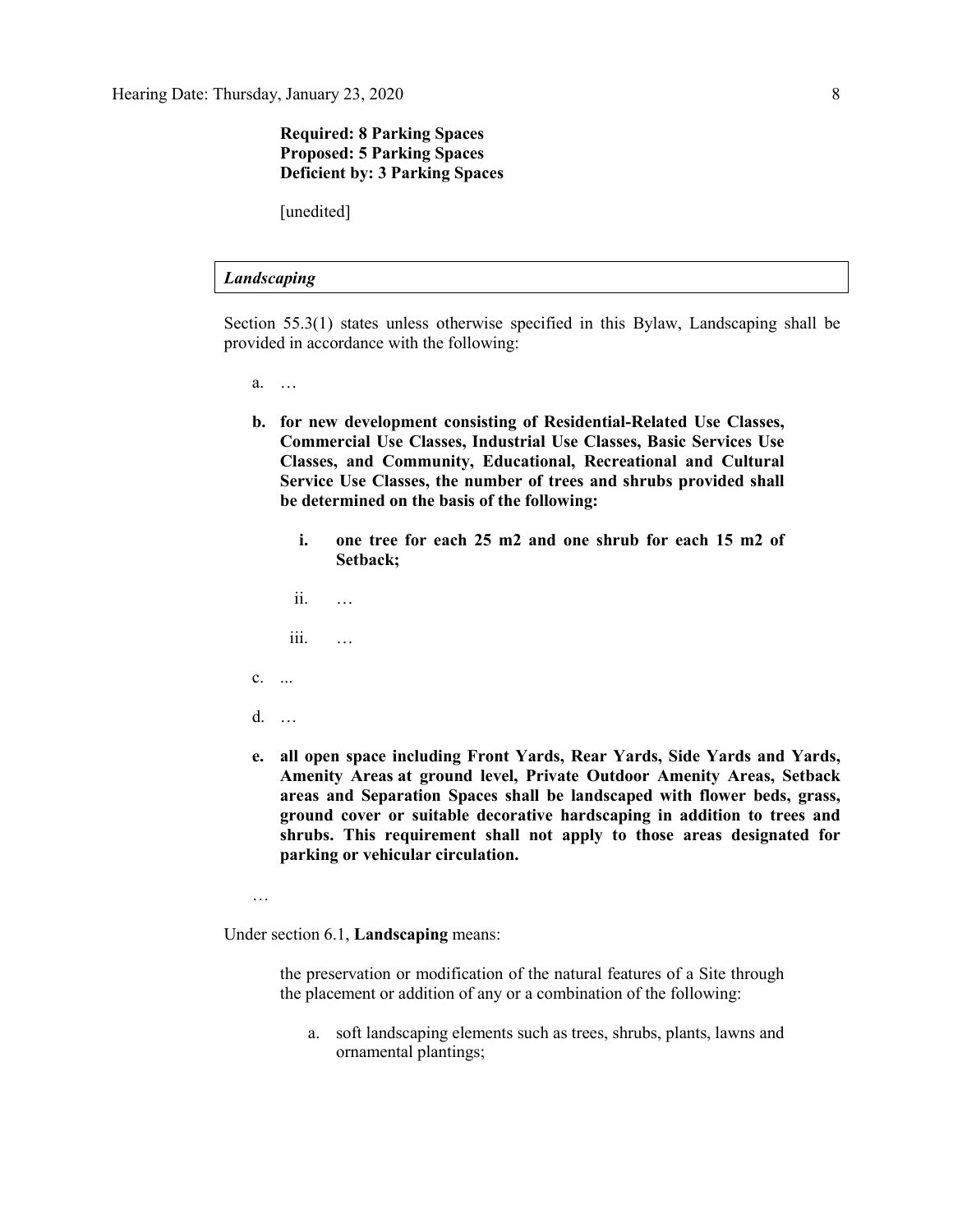- b. decorative hardsurfacing elements such as bricks, pavers, shale, crushed rock or other suitable materials, excluding monolithic concrete and asphalt, in the form of patios, walkways and paths; and
- c. architectural elements such as decorative Fencing, walls and sculpture.

Under section 6.1, **Fence** means "a structure constructed at ground level, used to prevent or restrict passage, provide visual screening, noise attenuation, Landscaping, or to mark a boundary."

#### **Development Officer's Determination**

**4. Section 55.3.1.b.i - Landscaping shall be provided for new development consisting of Industrial Use Classes, the number of trees provided shall be determined on the basis of one tree for each 25 sq.m. of Setback. Landscape area of setback: 408.24 sq.m. Required trees: 16 trees Proposed: 4 trees Deficient by: 12 trees Furthermore, the proposed landscape** 

**5. Section 55.3.1.e - All open space including Setback areas shall be landscaped with flower beds, grass, ground cover or suitable decorative hardscaping in addition to trees and shrubs.**

**The proposed Landscaping plan does not provide required landscaping consistently throughout the setback area, specifically: a) at the southeast corner of the site, and**

**b) west, adjacent to the middle vehicular access (existing without approval) along 114 Avenue NW. This area is proposed as gravel ground cover, contrary to Section 55.3.1.e.**

**Any proposed fencing as part of the landscaping plan, must be located 3.0 m back of the property line, so that all landscaping shall be exposed to contribute to a reasonable standard of livability and appearance for the development from the initial placement of the Landscaping through to its mature state, to provide a positive overall image for Edmonton and to encourage good environmental stewardship.** 

**The fence along the east boundary of the site is in front of the existing and proposed landscaping along 143 Street, which negates the benefits of the landscaping itself.** 

[unedited]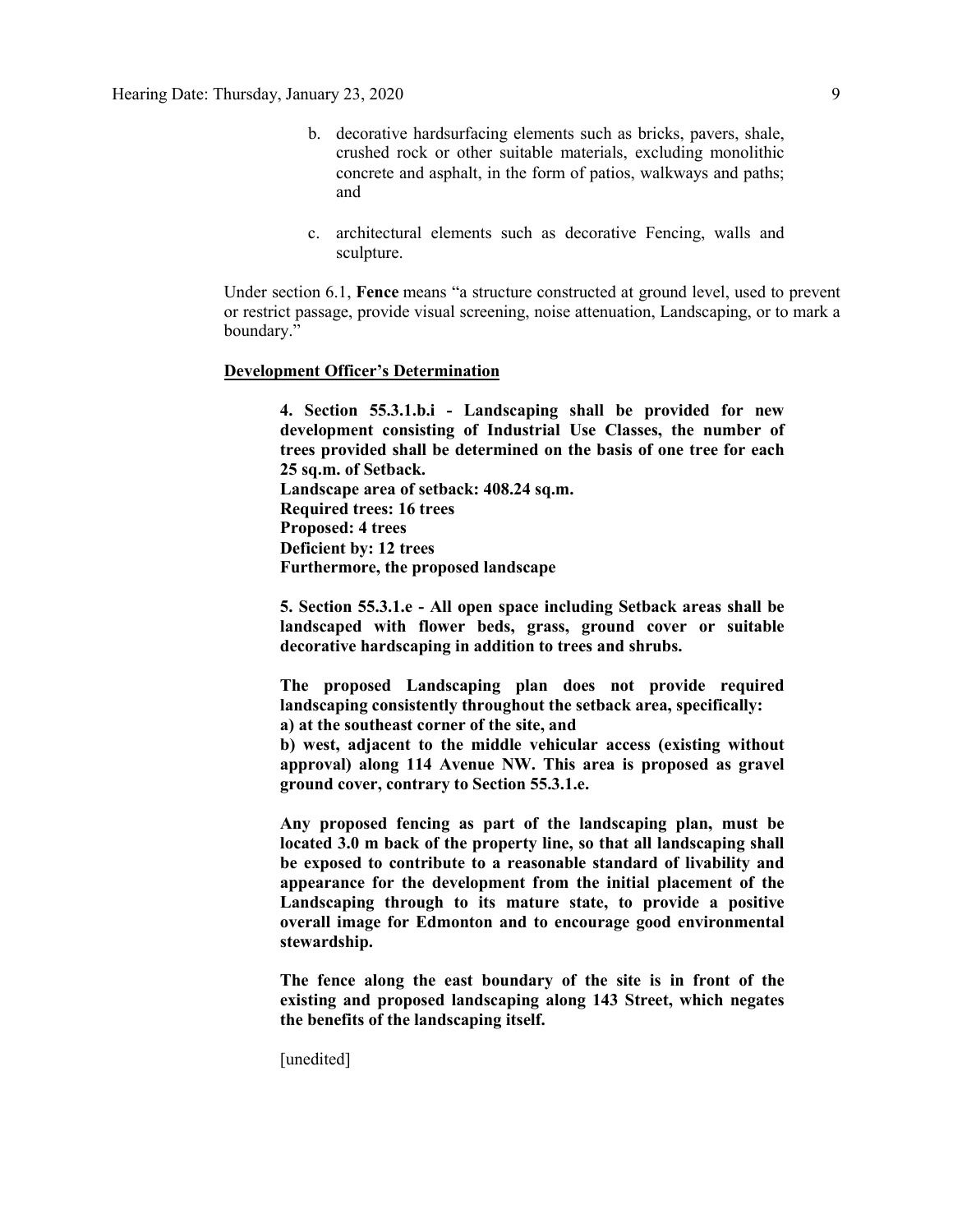*General Notes from the Development Authority*

**General Notes:**

**The previous Development Permit for continuing to operate a General Industrial Use was issued in 2010, Development Permit #104136966-001. There is currently six active Municipal Government Act Orders for Zoning non-compliance.** [unedited]

## Notice to Applicant/Appellant

Provincial legislation requires that the Subdivision and Development Appeal Board issue its official decision in writing within fifteen days of the conclusion of the hearing.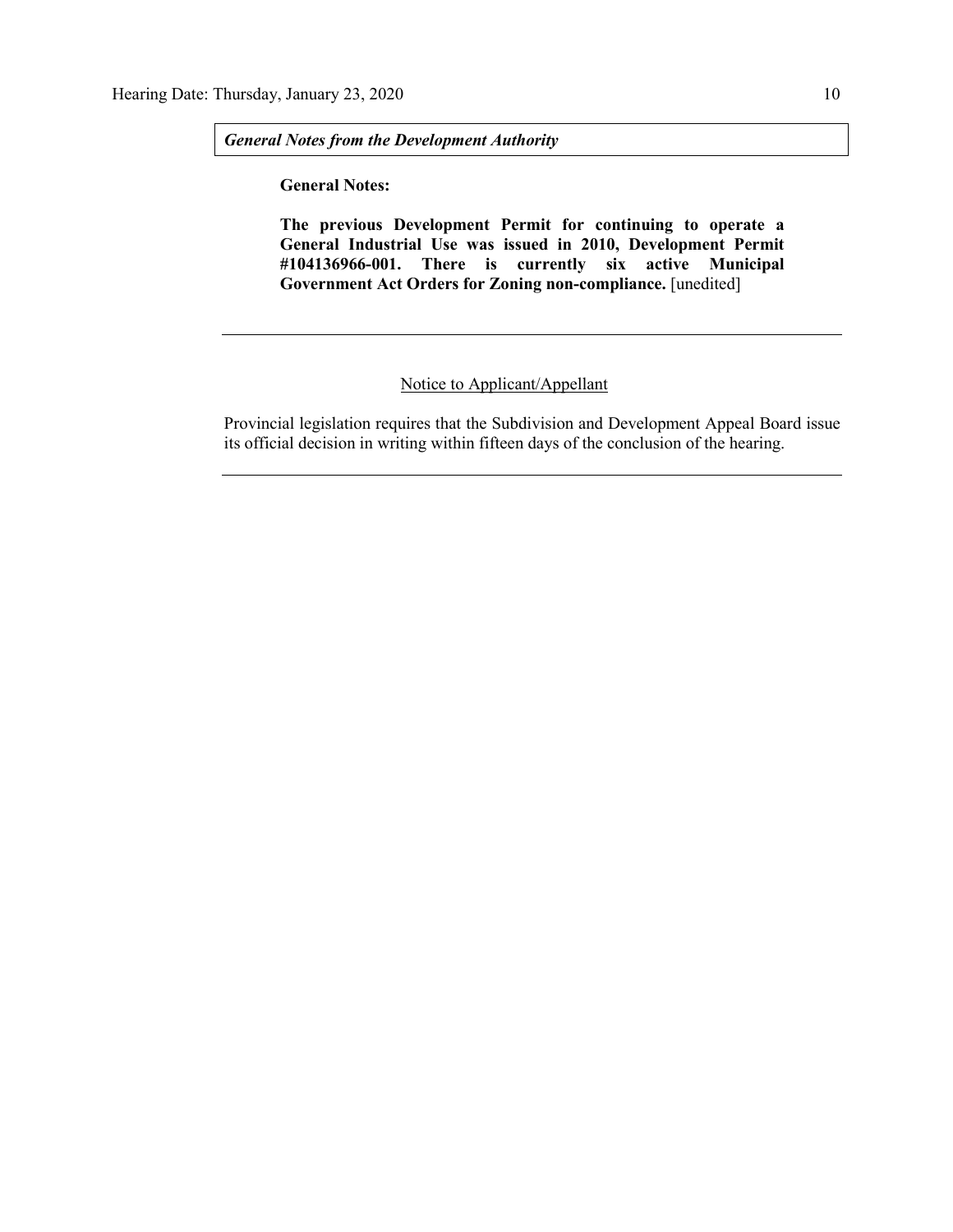|                                                                                                                                                                                                                                                                               |                                       | Project Number: 325314024-001<br><b>Application Date:</b><br>JUL 12, 2019 |  |  |  |  |  |
|-------------------------------------------------------------------------------------------------------------------------------------------------------------------------------------------------------------------------------------------------------------------------------|---------------------------------------|---------------------------------------------------------------------------|--|--|--|--|--|
| <b>monton</b><br><b>Application for</b>                                                                                                                                                                                                                                       |                                       | Printed:<br>December 5, 2019 at 9:40 AM<br>Page:<br>1 of 3                |  |  |  |  |  |
|                                                                                                                                                                                                                                                                               |                                       |                                                                           |  |  |  |  |  |
| <b>Major Development Permit</b>                                                                                                                                                                                                                                               |                                       |                                                                           |  |  |  |  |  |
| This document is a Development Permit Decision for the development application described below.                                                                                                                                                                               |                                       |                                                                           |  |  |  |  |  |
| Applicant<br>Property Address(es) and Legal Description(s)                                                                                                                                                                                                                    |                                       |                                                                           |  |  |  |  |  |
| 11404 - 143 STREET NW<br>Plan 4990HW Blk 4 Lot 1                                                                                                                                                                                                                              |                                       |                                                                           |  |  |  |  |  |
|                                                                                                                                                                                                                                                                               |                                       |                                                                           |  |  |  |  |  |
|                                                                                                                                                                                                                                                                               |                                       |                                                                           |  |  |  |  |  |
|                                                                                                                                                                                                                                                                               |                                       |                                                                           |  |  |  |  |  |
| <b>Scope of Application</b>                                                                                                                                                                                                                                                   |                                       |                                                                           |  |  |  |  |  |
| To move on an office trailer replacing a demolished fire damaged office building, place four seacans stacked (2x2), and operate two<br>vehicular access (one off 143 Street and one off 114 Ave) to a General Industrial Use (existing without permits), and to erect a 2.4 m |                                       |                                                                           |  |  |  |  |  |
| over height Fence.                                                                                                                                                                                                                                                            |                                       |                                                                           |  |  |  |  |  |
| <b>Permit Details</b>                                                                                                                                                                                                                                                         |                                       |                                                                           |  |  |  |  |  |
| Class of Permit:                                                                                                                                                                                                                                                              | <b>Contact Person:</b>                |                                                                           |  |  |  |  |  |
| Gross Floor Area (sq.m.):                                                                                                                                                                                                                                                     | Lot Grading Needed?: N                |                                                                           |  |  |  |  |  |
| New Sewer Service Required: Y<br>Site Area (sq. m.):                                                                                                                                                                                                                          | NumberOfMainFloorDwellings:           |                                                                           |  |  |  |  |  |
|                                                                                                                                                                                                                                                                               | Stat. Plan Overlay/Annex Area: (none) |                                                                           |  |  |  |  |  |
| I/We certify that the above noted details are correct.                                                                                                                                                                                                                        |                                       |                                                                           |  |  |  |  |  |
| Applicant signature:                                                                                                                                                                                                                                                          |                                       |                                                                           |  |  |  |  |  |
| <b>Development Application Decision</b><br>Refused                                                                                                                                                                                                                            |                                       |                                                                           |  |  |  |  |  |
| Issue Date: Nov 15, 2019 Development Authority: XU, HAILEE                                                                                                                                                                                                                    |                                       |                                                                           |  |  |  |  |  |
|                                                                                                                                                                                                                                                                               |                                       |                                                                           |  |  |  |  |  |
|                                                                                                                                                                                                                                                                               |                                       |                                                                           |  |  |  |  |  |
|                                                                                                                                                                                                                                                                               |                                       |                                                                           |  |  |  |  |  |
|                                                                                                                                                                                                                                                                               |                                       |                                                                           |  |  |  |  |  |
|                                                                                                                                                                                                                                                                               |                                       |                                                                           |  |  |  |  |  |
|                                                                                                                                                                                                                                                                               |                                       |                                                                           |  |  |  |  |  |
|                                                                                                                                                                                                                                                                               |                                       |                                                                           |  |  |  |  |  |
|                                                                                                                                                                                                                                                                               |                                       |                                                                           |  |  |  |  |  |
|                                                                                                                                                                                                                                                                               |                                       |                                                                           |  |  |  |  |  |
|                                                                                                                                                                                                                                                                               |                                       |                                                                           |  |  |  |  |  |
|                                                                                                                                                                                                                                                                               |                                       |                                                                           |  |  |  |  |  |
|                                                                                                                                                                                                                                                                               |                                       |                                                                           |  |  |  |  |  |
|                                                                                                                                                                                                                                                                               |                                       |                                                                           |  |  |  |  |  |
|                                                                                                                                                                                                                                                                               |                                       |                                                                           |  |  |  |  |  |
|                                                                                                                                                                                                                                                                               |                                       |                                                                           |  |  |  |  |  |
|                                                                                                                                                                                                                                                                               |                                       |                                                                           |  |  |  |  |  |
| THIS IS NOT A PERMIT                                                                                                                                                                                                                                                          |                                       |                                                                           |  |  |  |  |  |
|                                                                                                                                                                                                                                                                               |                                       |                                                                           |  |  |  |  |  |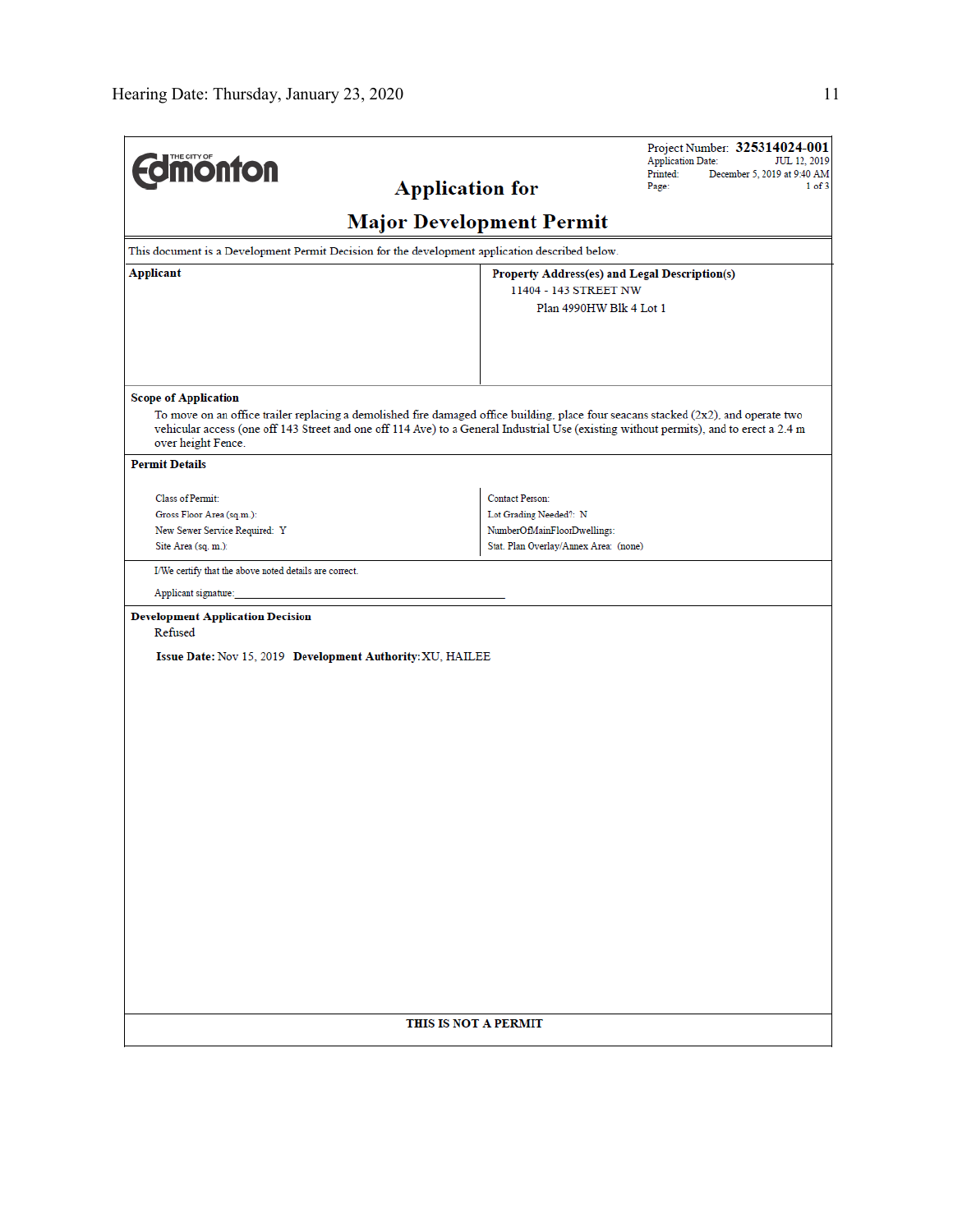| <b>Imonton</b><br><b>Application for</b>                                                                                                                                                                                                                                                                                                                                                                                      | Project Number: 325314024-001<br><b>Application Date:</b><br>JUL 12, 2019<br>Printed:<br>December 5, 2019 at 9:40 AM<br>$2$ of $3$<br>Page: |
|-------------------------------------------------------------------------------------------------------------------------------------------------------------------------------------------------------------------------------------------------------------------------------------------------------------------------------------------------------------------------------------------------------------------------------|---------------------------------------------------------------------------------------------------------------------------------------------|
| <b>Major Development Permit</b>                                                                                                                                                                                                                                                                                                                                                                                               |                                                                                                                                             |
| <b>Reason for Refusal</b><br>1. Section 420.4.2 - A minimum Setback of 3.0 m shall be required where any lot line of a Site abuts a public roadway, other than a<br>Lane.                                                                                                                                                                                                                                                     |                                                                                                                                             |
| Required 3.0 m<br>Proposed Setback of trailer adjacent to 114 Avenue: 1.25 m<br>Deficient by 1.75 m.<br>Note: Trailer placed on site and existing without approval.                                                                                                                                                                                                                                                           |                                                                                                                                             |
| 2. Section 420.4.3 - No loading, storage, trash collection, outdoor service or display area shall be permitted within a Setback.                                                                                                                                                                                                                                                                                              |                                                                                                                                             |
| Required setback: 3.0 m<br>Proposed: Outdoor service area (weight scale) is located within the required Setback, contrary to Section 420.4.3. Landscaping is<br>required within this 3.0 m setback.<br>Note: Weight scale placed on site and existing without approval.                                                                                                                                                       |                                                                                                                                             |
| 3. Section 54.2 Schedule 1(A)(23)) - The number of off-street parking spaces required is 1 parking space per 100.0 sq.m. of Floor<br>Area.<br>Total Floor area: 772.2 sq.m.<br>Required: 8 Parking Spaces<br>Proposed: 5 Parking Spaces<br>Deficient by: 3 Parking Spaces                                                                                                                                                     |                                                                                                                                             |
| 4. Section 55.3.1.b.i - Landscaping shall be provided for new development consisting of Industrial Use Classes, the number of trees<br>provided shall be determined on the basis of one tree for each 25 sq.m. of Setback.<br>Landscape area of setback: 408.24 sq.m.<br>Required trees: 16 trees<br>Proposed: 4 trees<br>Deficient by: 12 trees<br>Furthermore, the proposed landscape                                       |                                                                                                                                             |
| 5. Section 55.3.1.e - All open space including Setback areas shall be landscaped with flower beds, grass, ground cover or suitable<br>decorative hardscaping in addition to trees and shrubs.                                                                                                                                                                                                                                 |                                                                                                                                             |
| The proposed Landscaping plan does not provide required landscaping consistently throughout the setback area, specifically:<br>a) at the southeast corner of the site, and<br>b) west, adjacent to the middle vehicular access (existing without approval) along 114 Avenue NW. This area is proposed as gravel<br>ground cover, contrary to Section 55.3.1.e.                                                                |                                                                                                                                             |
| Any proposed fencing as part of the landscaping plan, must be located 3.0 m back of the property line, so that all landscaping shall<br>be exposed to contribute to a reasonable standard of livability and appearance for the development from the initial placement of the<br>Landscaping through to its mature state, to provide a positive overall image for Edmonton and to encourage good environmental<br>stewardship. |                                                                                                                                             |
| The fence along the east boundary of the site is in front of the existing and proposed landscaping along 143 Street, which negates<br>the benefits of the landscaping itself.                                                                                                                                                                                                                                                 |                                                                                                                                             |
| General Notes:<br>The previous Development Permit for continuing to operate a General Industrial Use was issued in 2010, Development Permit<br>#104136966-001. There is currently six active Municipal Government Act Orders for Zoning non-compliance.                                                                                                                                                                       |                                                                                                                                             |
| <b>Rights of Appeal</b><br>The Applicant has the right of appeal within 21 days after the date on which the decision is made, as outlined in Section 683<br>through 689 of the Municipal Government Act.                                                                                                                                                                                                                      |                                                                                                                                             |
| THIS IS NOT A PERMIT                                                                                                                                                                                                                                                                                                                                                                                                          |                                                                                                                                             |
|                                                                                                                                                                                                                                                                                                                                                                                                                               |                                                                                                                                             |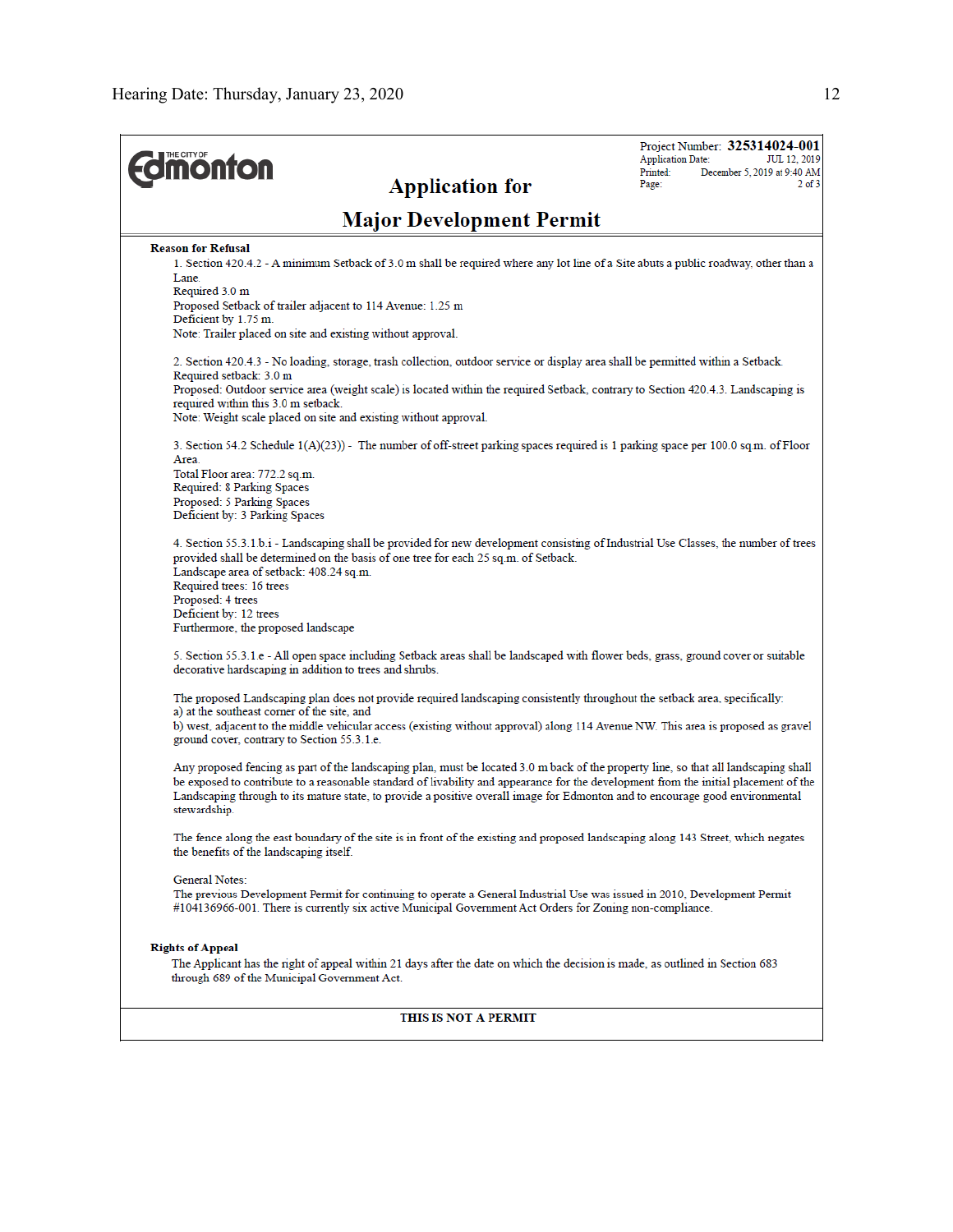| <b>Imonton</b>                                                                                                         |                                                                     | <b>Application for</b>                                     |                                  | <b>Application Date:</b><br>Printed:<br>Page:    | Project Number: 325314024-001<br>JUL 12, 2019<br>December 5, 2019 at 9:40 AM<br>$3$ of $3$ |
|------------------------------------------------------------------------------------------------------------------------|---------------------------------------------------------------------|------------------------------------------------------------|----------------------------------|--------------------------------------------------|--------------------------------------------------------------------------------------------|
|                                                                                                                        |                                                                     |                                                            |                                  |                                                  |                                                                                            |
|                                                                                                                        |                                                                     |                                                            |                                  |                                                  |                                                                                            |
| Fees                                                                                                                   |                                                                     |                                                            |                                  |                                                  |                                                                                            |
| Major Dev. Application Fee<br>Sanitary Sewer Trunk Fund 2012+<br><b>Total GST Amount:</b><br><b>Totals for Permit:</b> | <b>Fee Amount</b><br>\$1,926.00<br>\$631.64<br>\$0.00<br>\$2,557.64 | <b>Amount Paid</b><br>\$1,926.00<br>\$631.64<br>\$2,557.64 | Receipt#<br>05986504<br>06106051 | <b>Date Paid</b><br>Jul 12, 2019<br>Aug 30, 2019 |                                                                                            |
|                                                                                                                        |                                                                     |                                                            |                                  |                                                  |                                                                                            |
|                                                                                                                        |                                                                     |                                                            |                                  |                                                  |                                                                                            |
|                                                                                                                        |                                                                     | THIS IS NOT A PERMIT                                       |                                  |                                                  |                                                                                            |